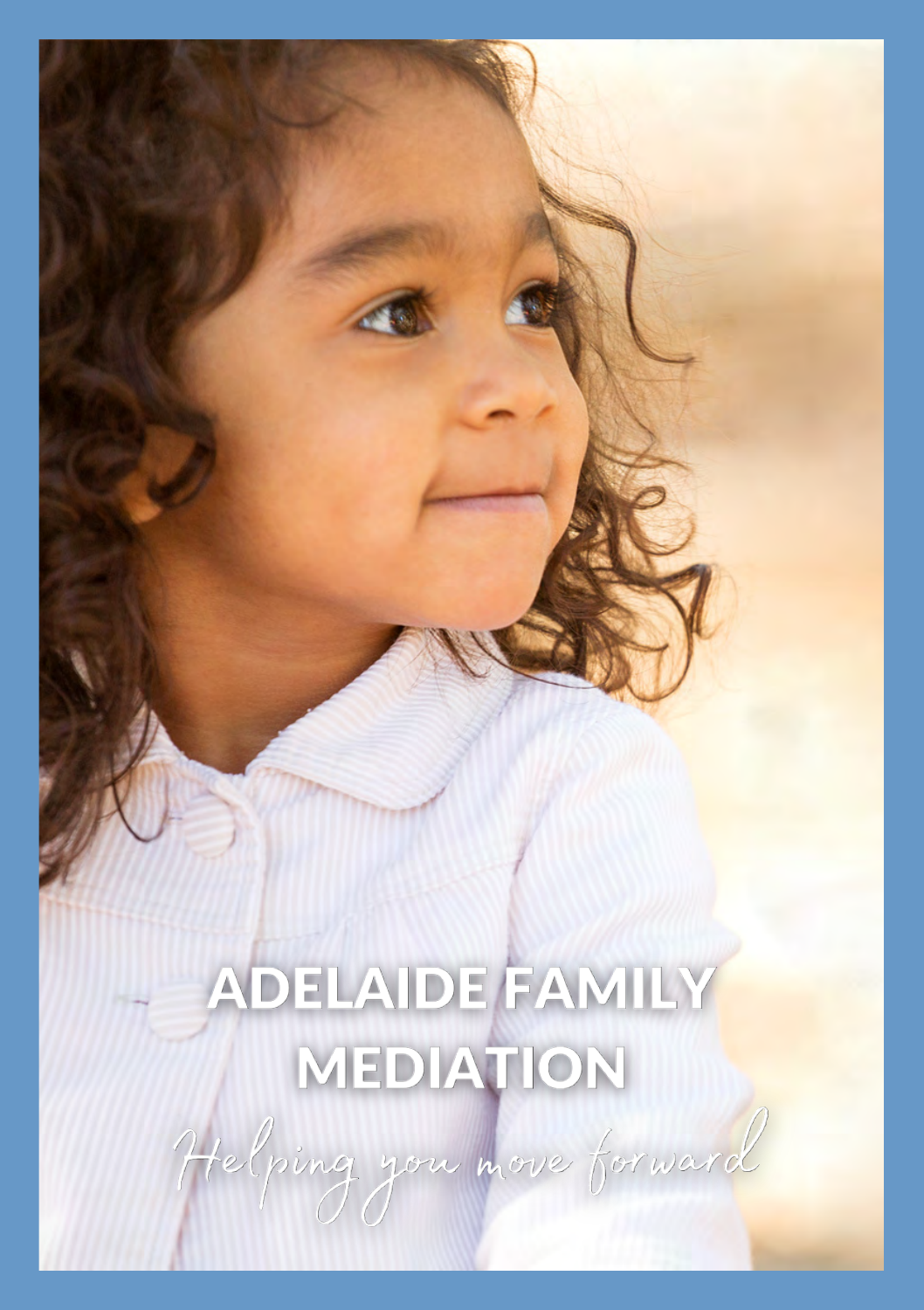

## Terms and Conditions

- Payment must be received before services are provided.
- A cancellation fee of 60% is charged if the appointment is cancelled within 72 hours.
- A cancellation fee of 100% is charged if the appointment is cancelled on the day.
- You agree that this is a reasonable fee and reflects our cost and is appropriate given cancellations within the 72-24 hour window may result in a session that another client could have booked that would now more than likely be unused.
- If payment isn't made after three (3) requests Adelaide Family Mediation will notify of its intent to direct deposits the fees on your behalf with payment details stored through PinPay or pursue legal ramifications for payment. These legal ramifications may include additional costs to the client.
- Your Family Dispute Resolution Practitioner will assess the suitability for mediation. In some circumstances, the Family Dispute Resolution Practitioner may deem mediation as unsuitable. In this instance, a section 60I certificate may be issued.
- If a support person is requested to attend, your Family Dispute Resolution Practitioner will assess if the request is appropriate.
- Support people are there to provide emotional support and not to participate in mediation.
- All parties to the mediation process agree to maintain confidentiality by not sharing information or recording mediation by any means.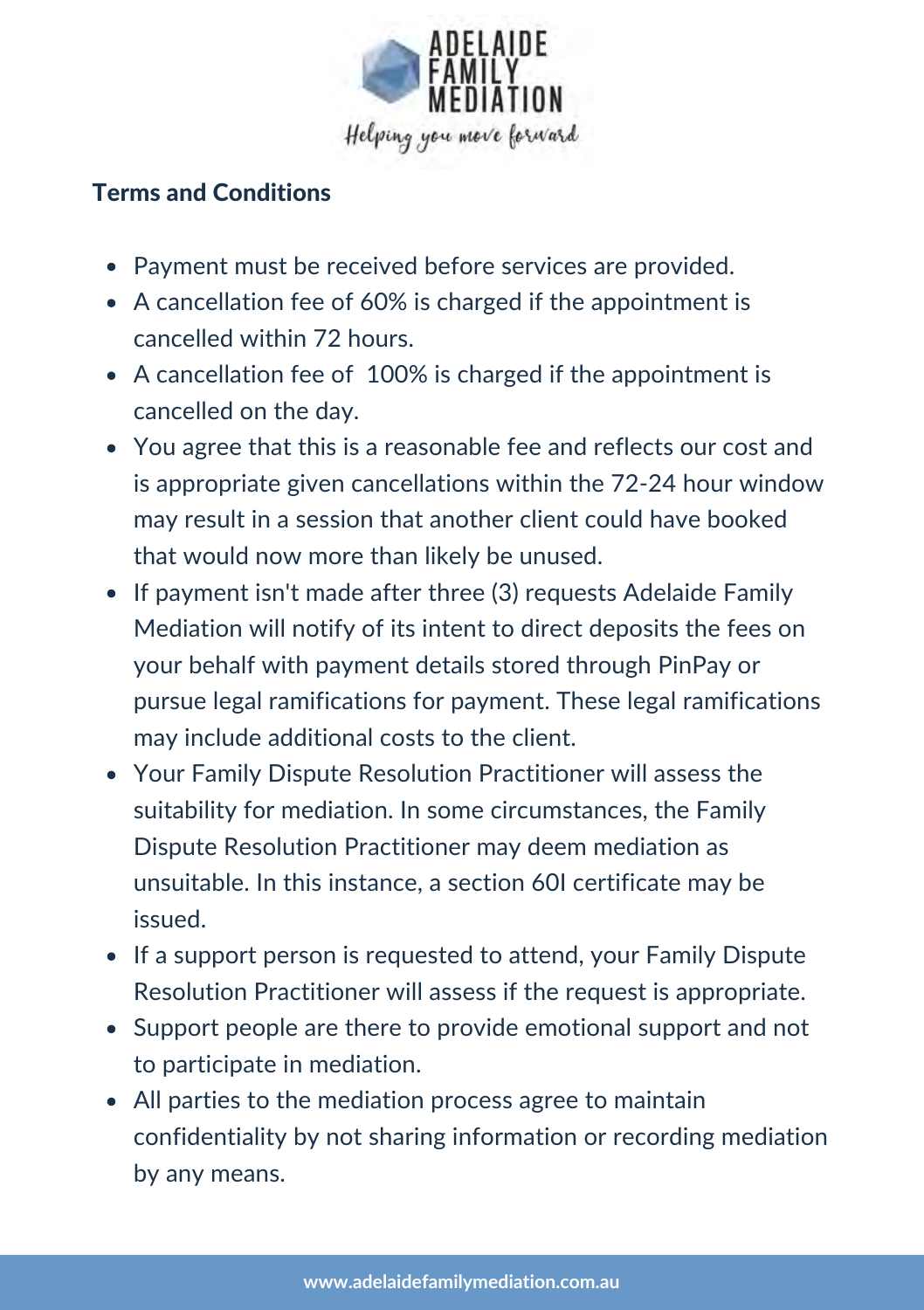## Terms and Conditions

- Responding parties to mediation have fourteen (14) days to respond to the first invitation to participate in Family Dispute Resolution. Then, Adelaide Family Mediation will send a second correspondence providing an additional seven (7) days to respond to the request to participate in mediation. If there is still no response from the other party or the party declines to participate in mediation, the Family Dispute Practitioner may provide a section 60I certificate.
- Adelaide Family Mediation does not offer legal advice. The practitioners at Adelaide Family Mediation are Family Dispute Resolution Practitioner accredited by the attorney general department and are not Family Lawyers. Therefore, any information provided is not to be taken or used as legal advice.
- Adelaide Family Mediation recommends that parties obtain independent advice from a family lawyer before signing any agreement.
- If you have concerns with the service provided, please advise the Principal mediator Temara Willis directly. If you are not satisfied with how Temara Willis resolved the matter, please refer your concerns to the Mediation Institute, which will consider the issue.

Temana Willis